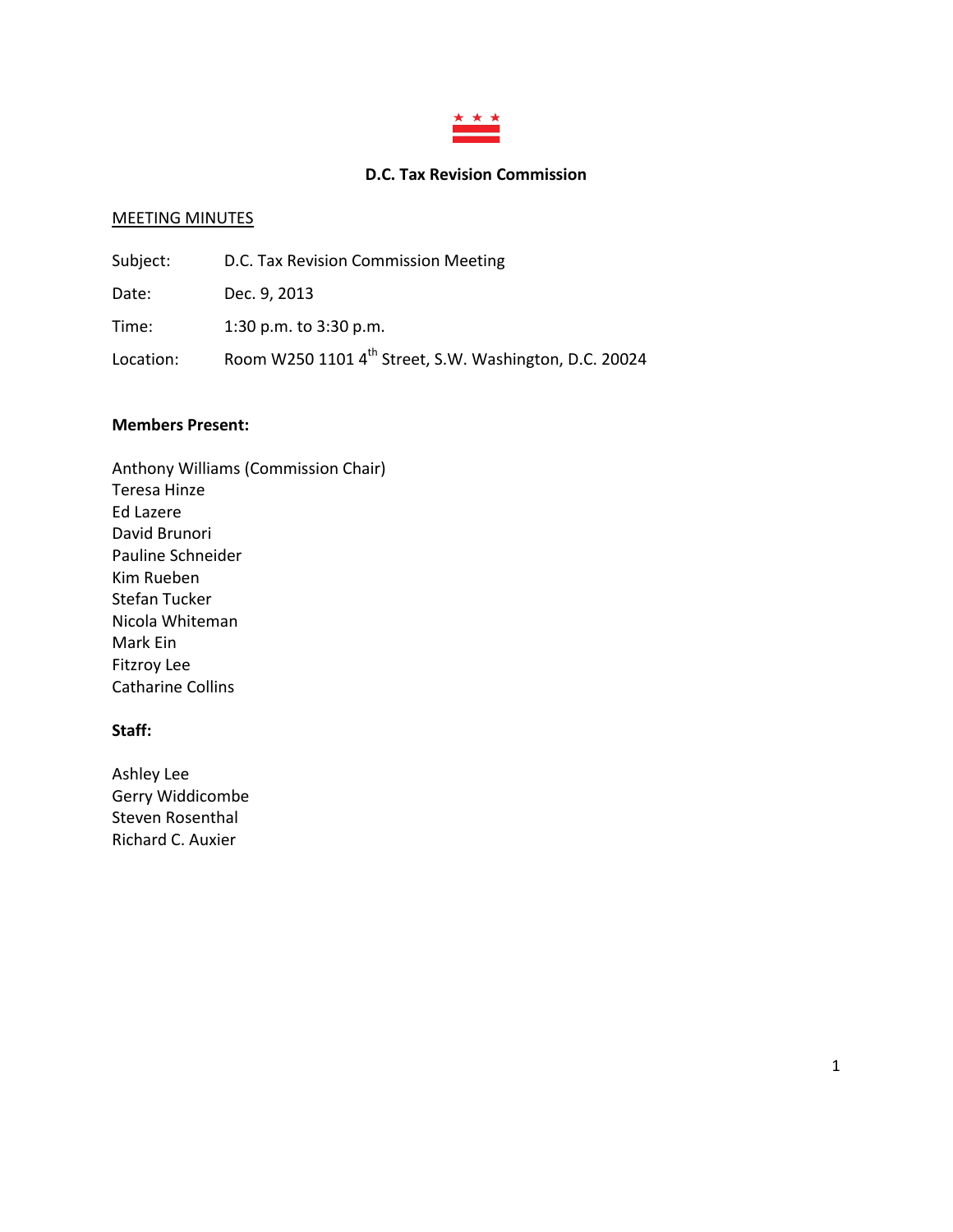### **I. Call to Order (Anthony Williams)**

Mr. Anthony Williams, chair of the D.C. Tax Revision Commission (the "Commission"), called the meeting to order at 1:40 p.m., and began by thanking the Office of the Chief Financial Officer (OCFO), the Office of Revenue Analysis (ORA), and the Office of Tax and Revenue (OTR) for their exceptional contributions to the Commission's efforts. He announced that electronic copies of the materials for the meeting were available on the Commission's website, and invited guests to see Ms. Ashley Lee for hard copies.

## **II. Discussion Meeting Agenda**

Mr. Williams announced that the meeting would focus on the draft package of tax changes (called the "Chairman's Mark") that he prepared and shared with the commissioners before the meeting. This package, a collection of tax policy changes that were proposed during the Commission's deliberations, was an attempt to outline a consensus set of recommendations. Before discussing Chairman's Mark, he said Gerry Widdicombe, the executive director of the Commission, would brief the commissioners on tax administration.

### **III. Review of Tax Administration**

Mr. Widdicombe presented the Commission a draft list of tax administration recommendations. The draft list was a compilation of all ideas that had been presented to the Commission. This included proposals from the tax administration experts who briefed the Commission, members of the public and members of the Commission. Mr. Widdicombe said the list would be presented to the incoming Chief Financial Officer (CFO), Jeff DeWitt.

Mr. Ed Lazere asked Mr. Widdicombe how the Commission planned to proceed with the list. He said he was not comfortable with merely forwarding a list of all ideas presented to the Commission without comment to the new CFO.

Mr. Williams suggested the Commission could forward all of the ideas but highlight the proposals that are strongly recommended by the Commission.

Mr. Mark Ein cautioned that the Commission take its time and think critically about its recommendations on such an important subject.

Mr. Lazere agreed and suggested that members of the Commission study the list and offer their comments via email after the conclusion of the day's meeting.

All commissioners agreed with this idea.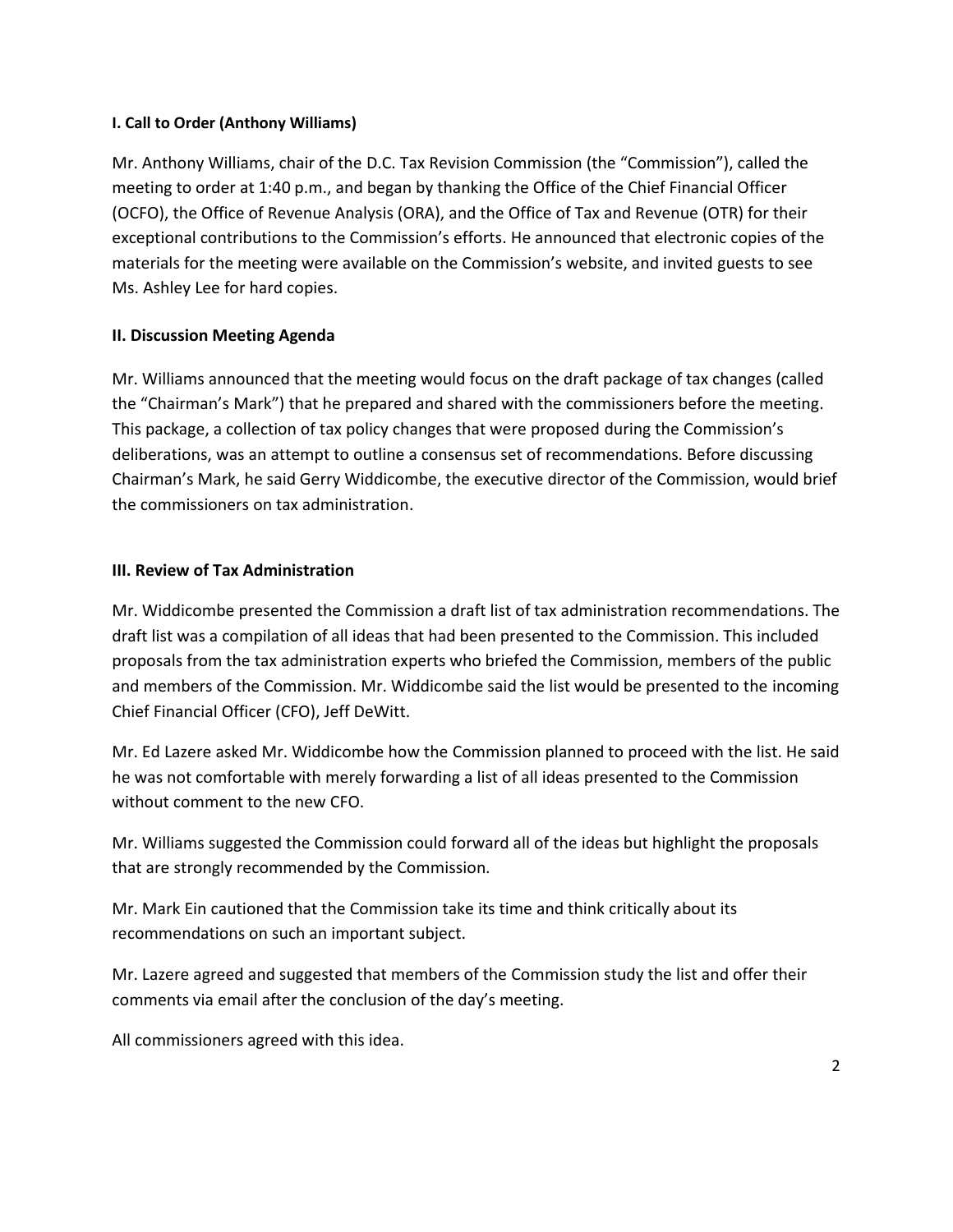Mr. Williams asked if the Commission members were willing to have an additional meeting to discuss tax administration proposals in more detail.

All commissioners agreed to an additional meeting for this purpose.

# **IV. Discussion of the Chairman's Mark**

Mr. Williams then announced that the Commission would discuss the draft Chairman's Mark. He introduced Steve Rosenthal, staff director of the Commission, who walked the commission members through changes made to the draft Chairman's Mark since the previous meeting.

Mr. Rosenthal noted that the Chairman's Mark still presented two packages, called "Package A" and "Package B." Package A included aggressive tax relief for both individuals and business. Package B had similar tax relief but with offsets that allowed it to have no future revenue cost. Package A had undergone changes to its individual income tax reforms. Additionally, revenue from the local services fee was now allocated to the general fund (in the previous version it was dedicated to infrastructure projects) in Package A. The package now had a total cost of \$131 million. Package B had its proposed business franchise tax rate raised from 7.75% to 8.25%. This brought the total cost of Package B to \$2.3 million.

Mr. Stefan Tucker had a clarification question about the individual income tax brackets in both proposals. His question was answered by Ms. Kim Reuben, who had helped draft the brackets.

Mr. Ein asked why the proposal in Package B called for creating two individual income tax bracket systems—one for married filers and one for single filers.

Ms. Reuben said that creating a two-bracket system was a simple way of addressing the "marriage penalty." She also said that the desire to provide middle-class tax relief, through the creation of a new tax bracket, is what drove many of the resulting decisions about the income tax system.

Mr. Ein said he was uncomfortable with supporting such significant changes to the income tax given that these reforms were created by a subcommittee, and not all Commission members.

Mr. Williams responded that he believed the Commission's decisions to create a subcommittee was a very typical process decision and the right choice given the circumstances. He said the subcommittee was given a tough assignment and he applauded their work.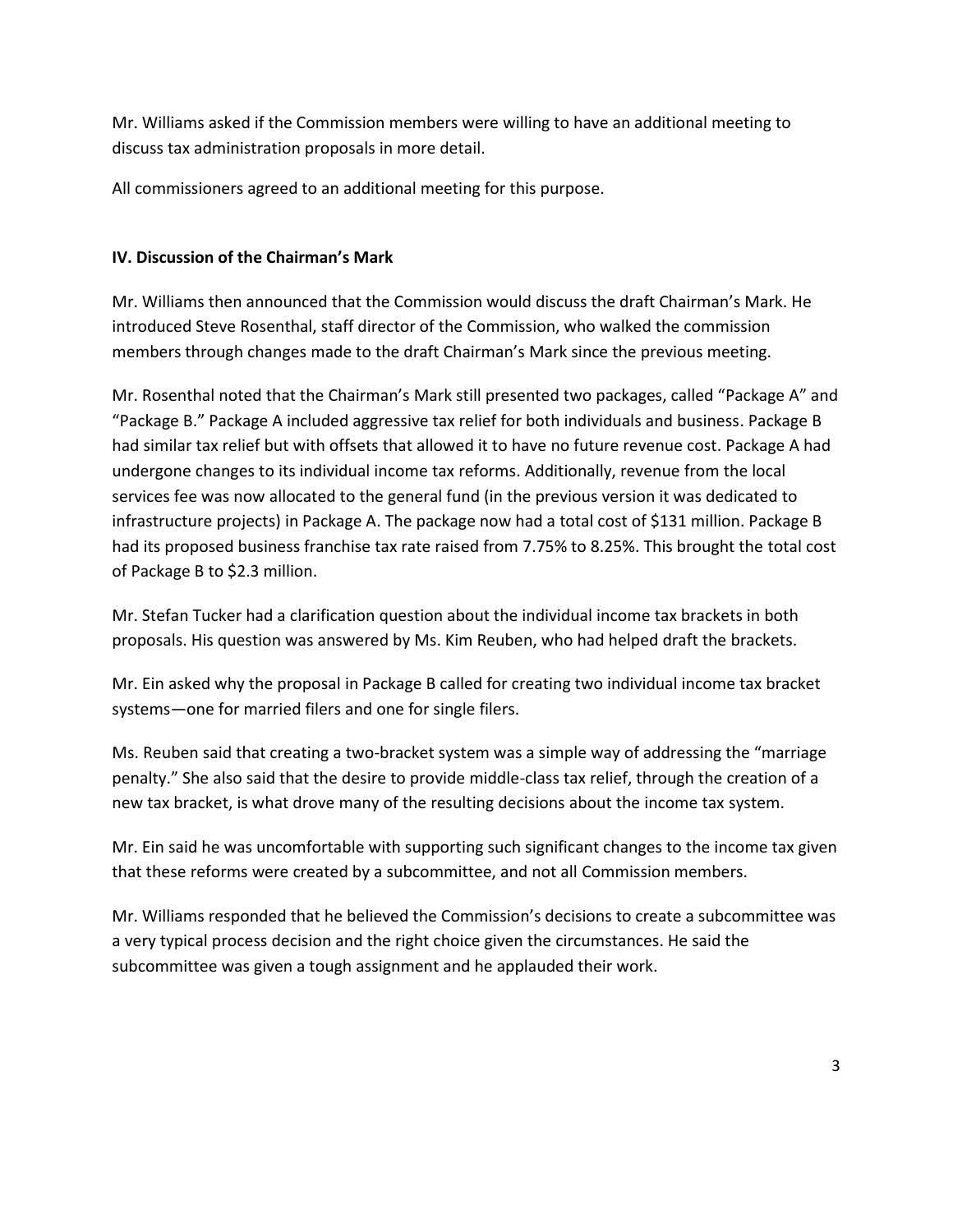Ms. Reuben said that the subcommittee was tasked with juggling both tax relief and sensibility. They were forced to make tough choices if they wished to produce a coherent package that achieved the Commission's goals.

Ms. Teresa Hinze asked if a marriage penalty is created by adopting the single set of brackets, as was proposed in Package A.

Ms. Reuben said that was correct.

When asked why the business franchise tax rate in Package B was now 8.25% instead of 7.75%, Mr. Rosenthal said tough choices were made to make that package revenue neutral.

Mr. Ein noted his objection to proposing a 8.25% business franchise rate (instead of the 7.75% rate). He also wanted to be clear that he would not support an 8.25% business franchise tax rate even if it meant the ability to keep an 8.5% top marginal income tax rate in a final recommendation package.

Mr. Williams then asked for the opportunity to make his preferences clear. He said both Package A and Package B included good recommendations that would achieve the Commission's goals. He said Package B was a very progressive plan, and specifically cited the proposals to raise the standard deduction and personal exemption to the federal levels. He said Package A, with more tax relief that could be financed by "triggers" that only occurred when revenue was available, was a good path for the city.

Mr. Ein said that he is concerned that if the Commission approved both Package A and Package B that the Council would only pass Package B because it is revenue neutral. He argued the Commission should put forward tax recommendations that can guide the city for the next 10 years. He strongly supported Package A over Package B.

Ms. Nicola Whiteman said she wished to echo Mr. Ein's remarks. She said the Commission should support a package of reforms that looks to the future and makes necessary investments in both businesses and individuals.

Mr. Lazere said he believes both packages are reasonable. But he stated that the research presented to the Commission did not support the business tax cuts in both packages. He said D.C. is already competitive and that the tax cuts would provide little incentive for additional economic growth. Still, he was willing to support the business franchise tax rate reduction to 8.25%.

Ms. Whiteman disagreed. She said the retrenchment of the federal government should concern D.C. and that the city is already losing businesses to Virginia.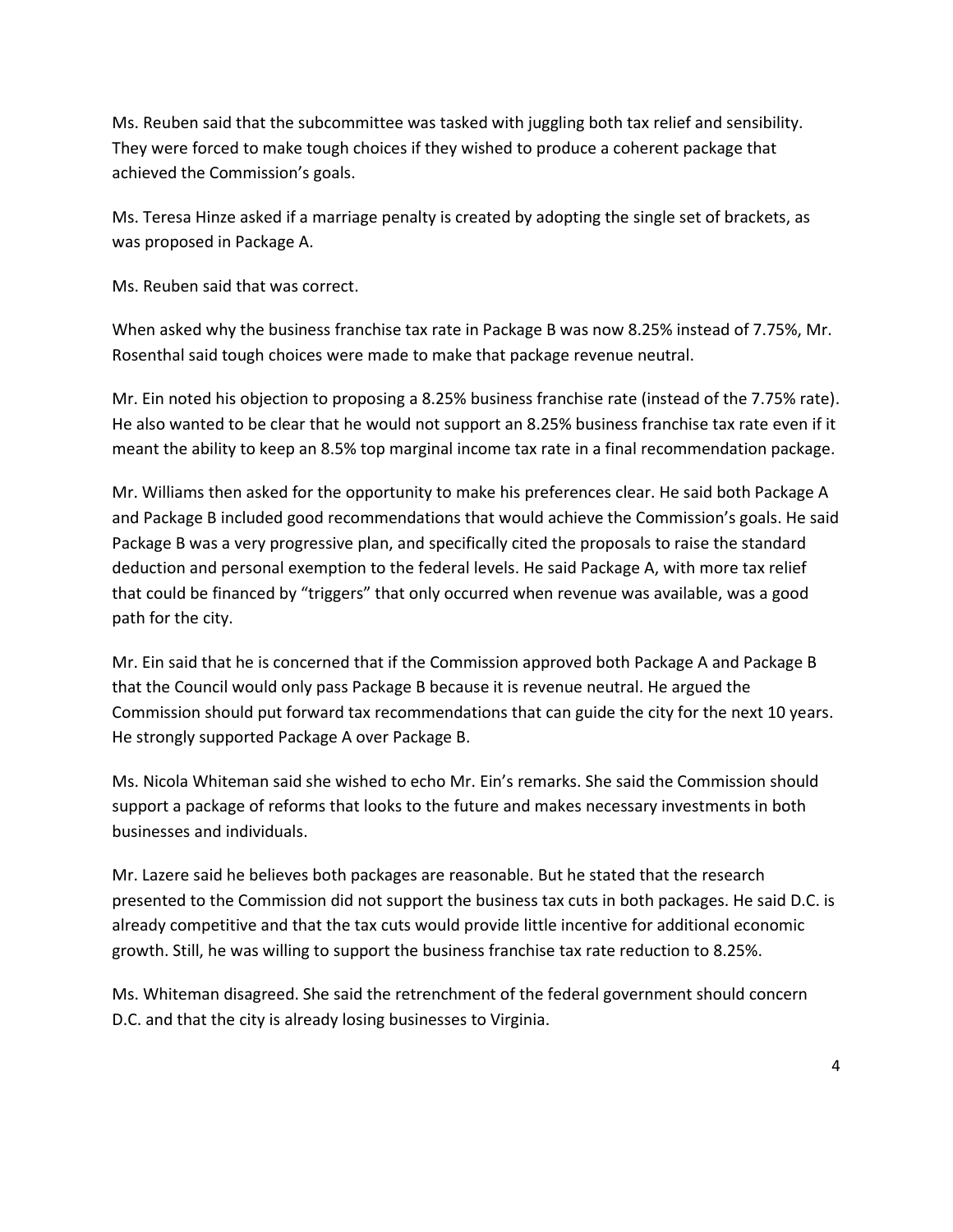Mr. Lazere asked if the solution to federal retrenchment, a problem for the region and not just the city, was tax cuts.

Ms. Whiteman said she did believe tax cuts were an answer.

Ms. Catharine Collins asked Ms. Whiteman if she meant cuts to the business franchise tax or the commercial property tax.

Ms. Whiteman replied "both." She added that investing in businesses could help grow the economy and create more opportunities such as jobs for residents. She said that investing in businesses will help residents.

Mr. Tucker said he endorsed Package A. He argued it is a better plan for the next 10 years.

Mr. Williams said that given D.C.'s economic uncertainly, he also personally endorses Package A because it delivers strong tax relief. He argued that getting such an ambitious plan implemented would take a great deal of work but that he was dedicated to doing it.

Ms. Reuben noted her preference for keeping the 8.95% income tax rate and bracket. She said that keeping this top rate allowed for the two-bracket system and other reforms that are better tax policy than the one-bracket system options in Package A. She noted that if the Commission adopted the Package B changes to the income tax (including the 8.95% rate) it would have more revenue to fund additional business tax cuts (included in Package A).

Mr. David Brunori said that he favored the business tax cuts in Package A but also supported the individual income tax changes in Package B. He said combining the two was a good compromise.

Ms. Whiteman asked if the Commission was required to propose one package or if the plan was to submit multiple options.

Mr. Widdicombe said the Commission could submit two packages.

Ms. Pauline Schneider warned about proposing a package with a significant cost. She said a costly package had to be funded by either spending cuts or future tax increases. She said the Council would not be encouraged by either choice.

Mr. Lazere agreed that the cost of Package A was too big.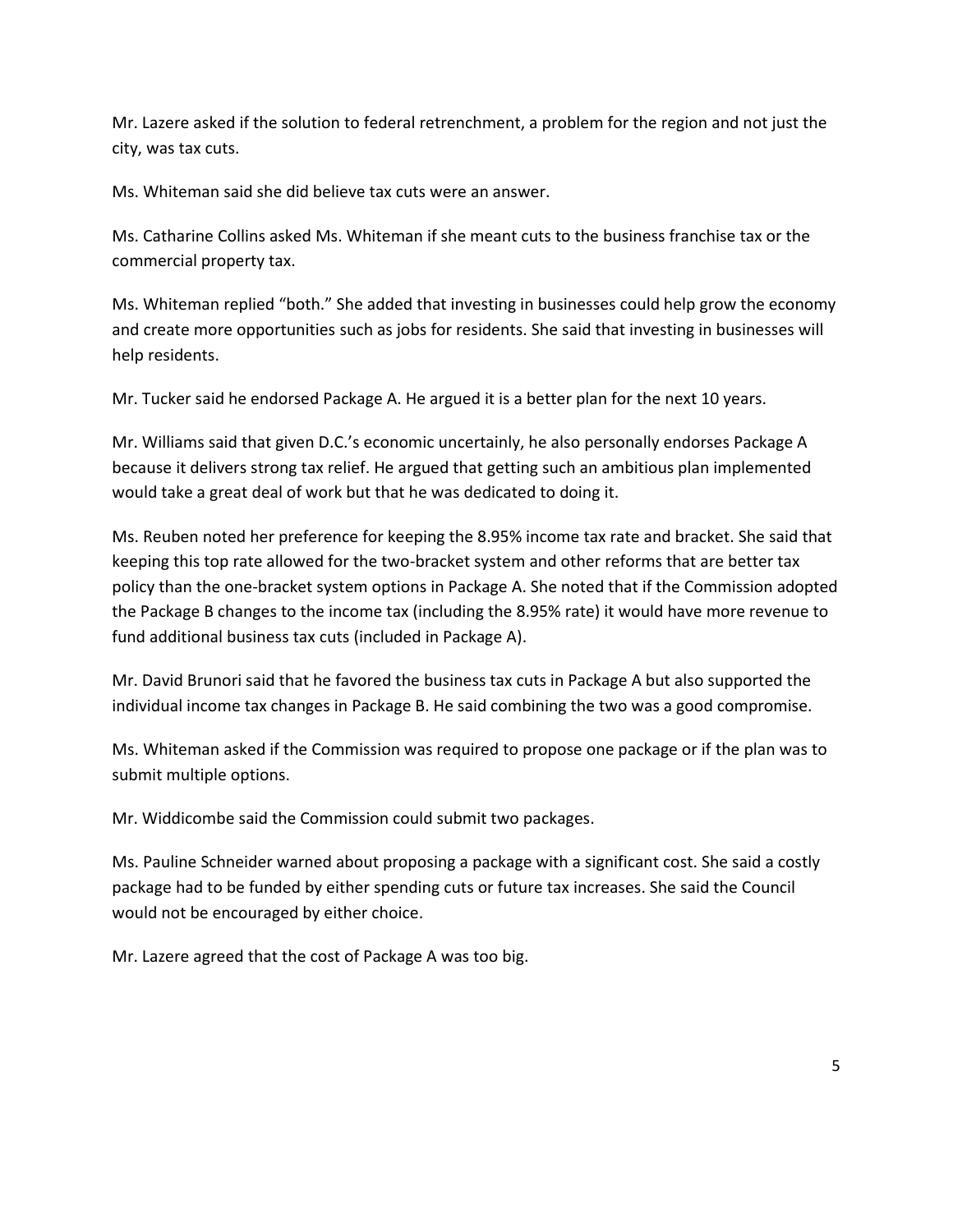Mr. Ein said that competition had to be addressed. He argued taxes are driving businesses out of D.C. Specifically, he said the top marginal individual income tax rate (8.95%) makes D.C. unfriendly to companies and high-income residents.

Mr. Tucker recommended moving the aggressive deduction and exemption phase outs in Package B to Package A as a means for lowering the cost of Package A.

Ms. Reuben said such a package would unfairly burden single residents.

Mr. Lazere said keeping the 8.95% top marginal income tax rate was critical to any package.

Mr. Brunori asked if the staff were still researching a broader expansion of the sales tax to services.

Mr. Rosenthal said the staff had examined this question but not found any additions to the services list prepared by Professor William Fox that would add meaningful revenue other than professional services (but that this was not being considered by the Commission).

Mr. Fitzroy Lee added that his colleagues at ORA had studied other services but that they all produced little to no revenue and/or caused administrative problems.

Mr. Lazere said that regardless of the final list the Commission needed to send a strong signal to the Council that more services should be taxed. He said the 1998 Commission had not addressed this issue and as a result the Council refuses to take action.

Mr. Williams asked if the Commission wanted to vote on bringing the total cost of Package A below \$100 million.

Ms. Collins said she was uncomfortable with approving a package that cost more than \$100 million. She argued that such a large package would lead to spending cuts, such as education, and these cuts could also hurt competition.

Mr. Ein disagreed. He said the package needed to have a high cost to get the business tax cuts necessary to make D.C. a more attractive city for business. He argued the Commission cannot pass a package that just focuses on fairness.

Ms. Reuben stated that the tax changes in Package B are not just about fairness. She said that there were several changes in Package B that make the tax system simpler and better.

Mr. Tucker proposed a plan that keeps the 8.5% top marginal income tax rate, aggressively phases out deductions and itemizations and sets the business franchise tax rate at 8.25%.